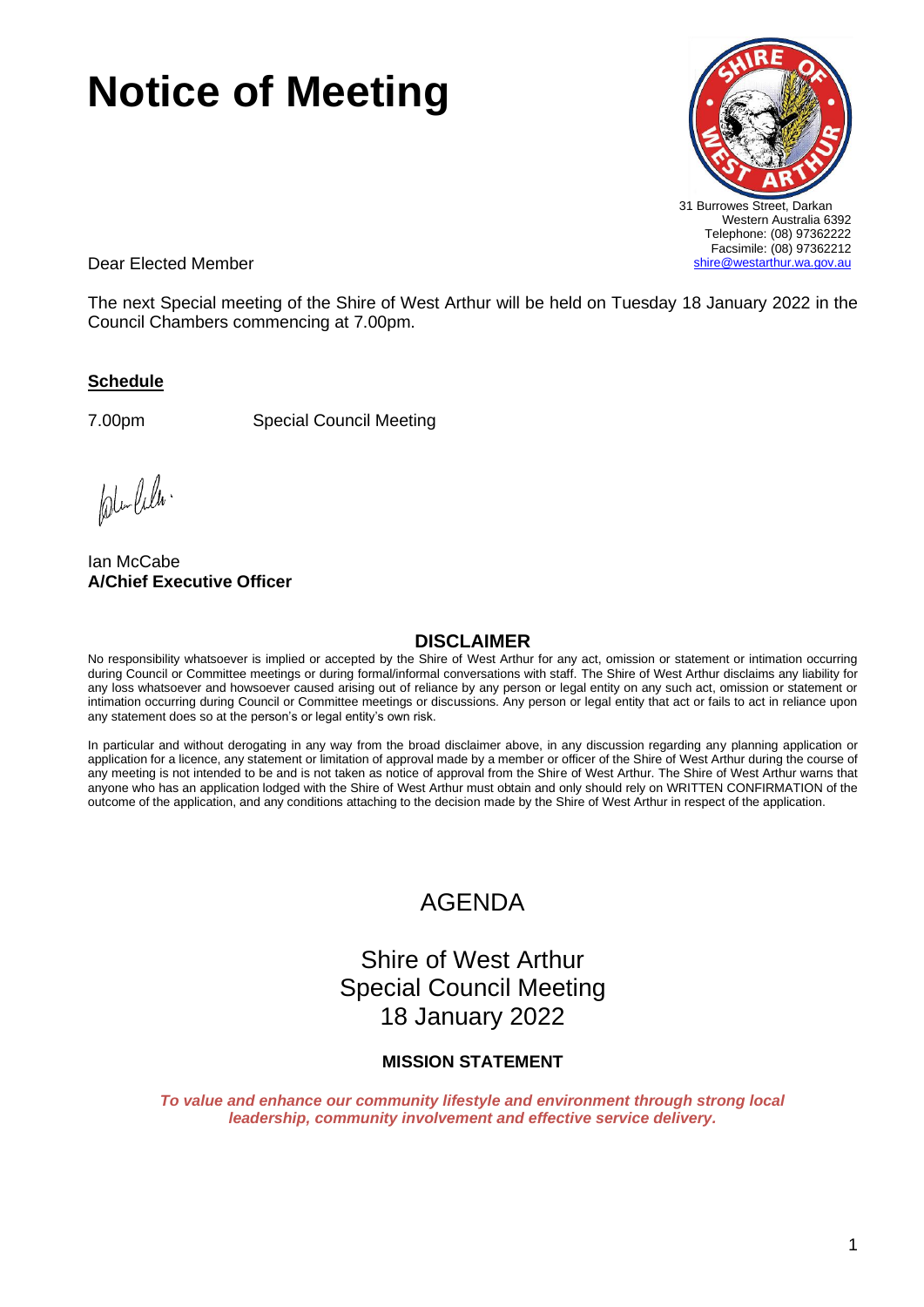# **DISCLAIMER**

# **INFORMATION FOR THE PUBLIC ATTENDING COUNCIL MEETINGS**

# **Please Note:**

The recommendations contained in this agenda are officers' recommendations only and should not be acted upon until Council has resolved to adopt those recommendations.

The resolutions of Council should be confirmed by perusing the minutes of the Council meeting at which these recommendations were considered.

Members of the public should also note that they act at their own risk if they enact any resolution prior to receiving official written notification of Councils decision.

# **Meeting Procedures:**

- 1. All Council meetings are open to the public, except for matter raised by Council under "confidential items".
- 2. Members of the public may ask a question at an ordinary Council Meeting under "public question time".
- 3. Members of the public who are unfamiliar with meeting procedures are invited to seek advice at the meeting. If unsure about proceeding, just raise your hand when the presiding member announces public question time.
- 4. All other arrangements are in accordance with the Council's standing orders, policies and decision of the Shire of West Arthur.

# **Council Meeting Information:**

Your Council generally handles all business at Ordinary or Special Council Meetings.

From time to time Council may form a Committee to examine subjects and then report back to Council.

Generally all meetings are open to the public; however, from time to time Council will be required to deal with personal, legal and other sensitive matters under "confidential items". On those occasions Council will generally close that part of the meeting to the public. Every endeavour will be made to do this as the last item of business of the meeting.

Public Question Time. It is a requirement of the *Local Government Act 1995* to allow at least fifteen (15) minutes for public question time following the opening and announcements at the beginning of the meeting. Should there be a series of questions the period can be extended at the discretion of the presiding member.

Written notice of each question should be given to the Chief Executive Officer fifteen (15) minutes prior to the commencement of the meeting. A summary of each question and the response is included in the meeting minutes.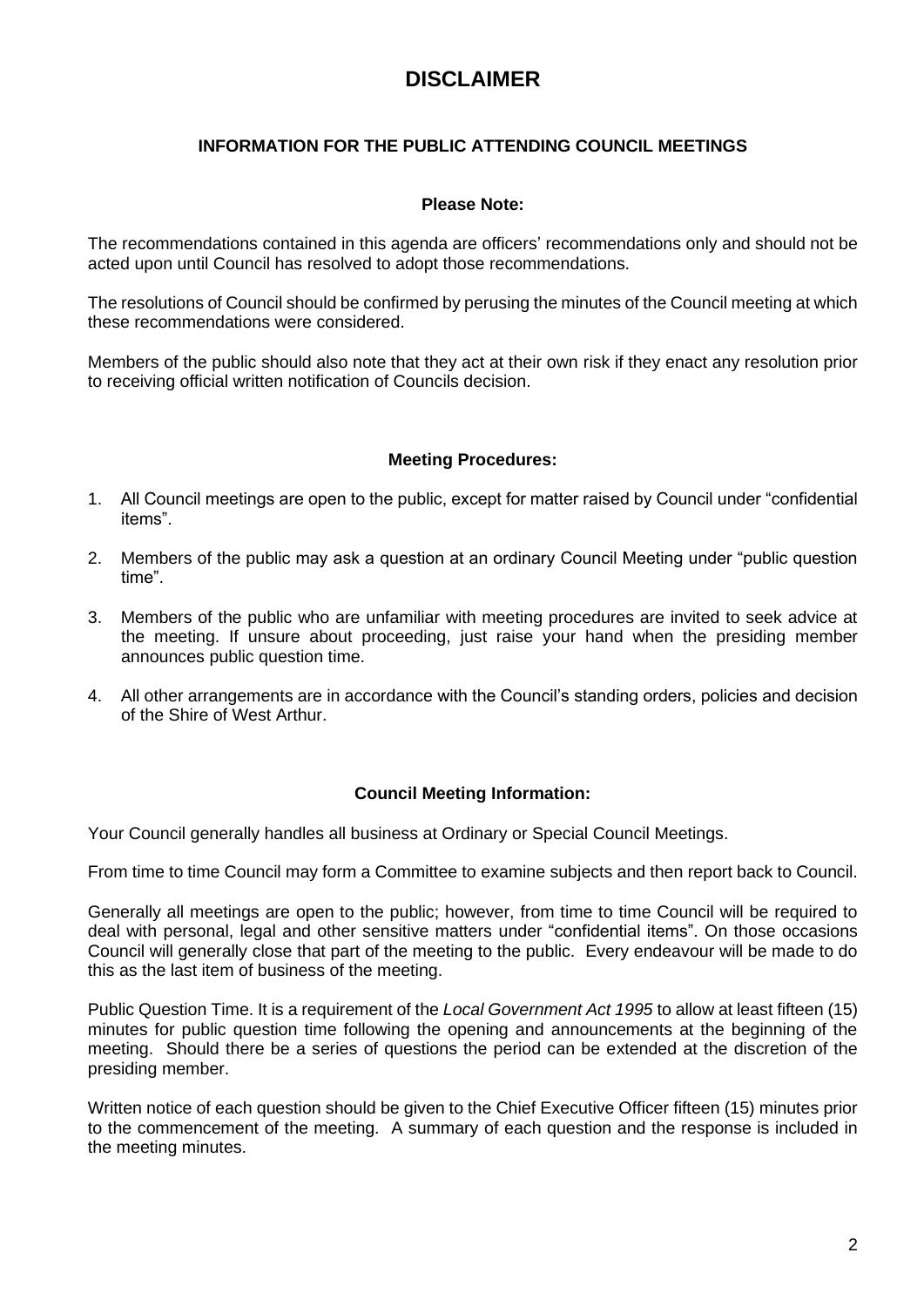When a question is not able to be answered at the Council Meeting a written answer will be provided after the necessary research has been carried out. Council staff will endeavour to provide the answers prior to the next ordinary meeting of Council.

Councillors may from time to time have a financial interest in a matter before Council. Councillors must declare an interest and the extent of the interest in the matter on the Agenda. However, the Councillor can request the meeting to declare the matter trivial, insignificant or in common with a significant number of electors or ratepayers. The Councillor must leave the meeting whilst the matter is discussed and cannot vote unless those present agree as above.

Members of staff, who have delegated authority from Council to act on certain matters, may from time to time have a financial interest in a matter on the Agenda. The member of staff must declare that interest and generally the presiding member of the meeting will advise the Officer if he/she is to leave the meeting.

Agendas, including an Information Bulletin, are delivered to Councillors within the requirements of the *Local Government Act 1995*, i.e. seventy-two (72) hours prior to the advertised commencement of the meeting. Whilst late items are generally not considered there is provision on the Agenda for items of an urgent nature to be considered.

Should an elector wish to have a matter placed on the Agenda the relevant information should be forwarded to the Chief Executive Officer in time to allow the matter to be fully researched by a Shire Officer. An Agenda item, including a recommendation, will then be submitted to Council for consideration. The Agenda closes the Friday week prior to the Council Meeting (i.e. ten (10) days prior to the meeting).

The Information Bulletin produced as part of the Agenda includes items of interest and information, which does not require a decision of Council.

Agendas for Ordinary Meetings are available at the Shire of West Arthur Office and on the Shire website seventy-two (72) hours prior to the meeting and the public are invited to view a copy at the Shire Office.

Agenda items submitted to Council will include a recommendation for Council consideration. Electors should not interpret and/or act on the recommendations until after they have been considered by Council. Please note the Disclaimer in the Agenda (page 2).

Public Inspection of Unconfirmed Minutes (Regulation 13).

A copy of the unconfirmed Minutes of Ordinary and Special Meetings will be available for public inspection from the Shire of West Arthur Office and the Shire of West Arthur website within ten (10) working days after the Meeting.

ple-lela.

**Ian McCabe A/Chief Executive Officer**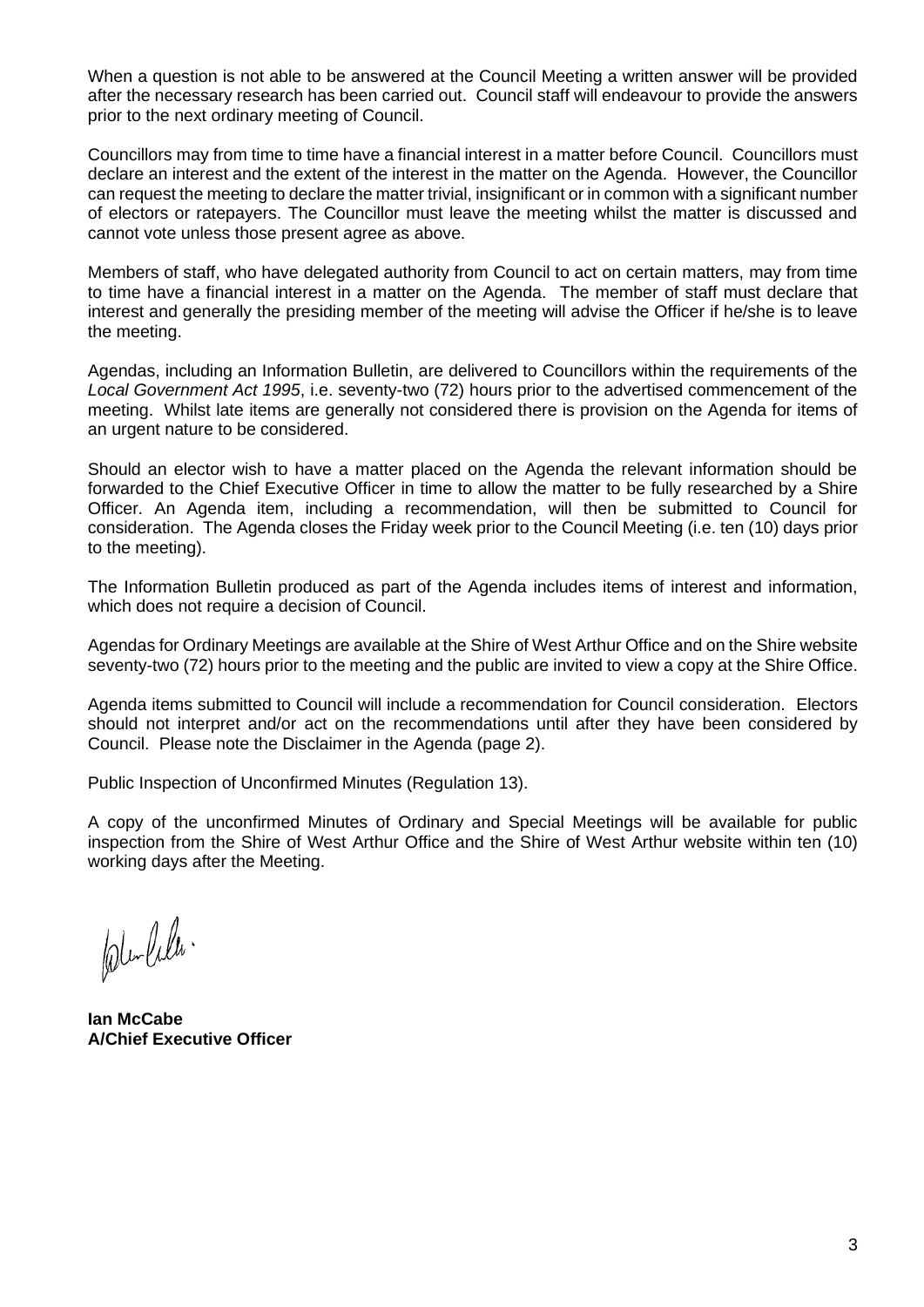

# **SHIRE OF WEST ARTHUR - QUESTIONS FROM THE PUBLIC**

| Name: Name: Name: Name: Name: Name: Name: Name: Name: Name: Name: Name: Name: Name: Name: Name: Name: Name: Name: Name: Name: Name: Name: Name: Name: Name: Name: Name: Name: Name: Name: Name: Name: Name: Name: Name: Name: |                                   |
|-------------------------------------------------------------------------------------------------------------------------------------------------------------------------------------------------------------------------------|-----------------------------------|
|                                                                                                                                                                                                                               |                                   |
|                                                                                                                                                                                                                               | Meeting Date: ___________________ |
| Signature: __________________________________                                                                                                                                                                                 |                                   |
| If applicable-see below*                                                                                                                                                                                                      |                                   |
| If applicable                                                                                                                                                                                                                 |                                   |

# **QUESTION**

Each member of the public is entitled to ask up to 3 questions before other members of the public will be invited to ask their question. A total of 15 Minutes is allotted to Public Question Time at Council Meetings. If submitting questions to the Council, they are to relate to the Agenda Item tabled at that meeting.

**Please Note:** Members of the public must be in attendance at the Council Meeting to which they have submitted a question(s) for response. If this is not the case, the questions(s) will be treated as 'normal business correspondence' and the question / response will not appear in the Council Minutes.

**Please see Notes on Public Question Time on Pages 4 and 5 above**

**\* Council Meetings:** Questions are to relate to a matter affecting the Shire of West Arthur.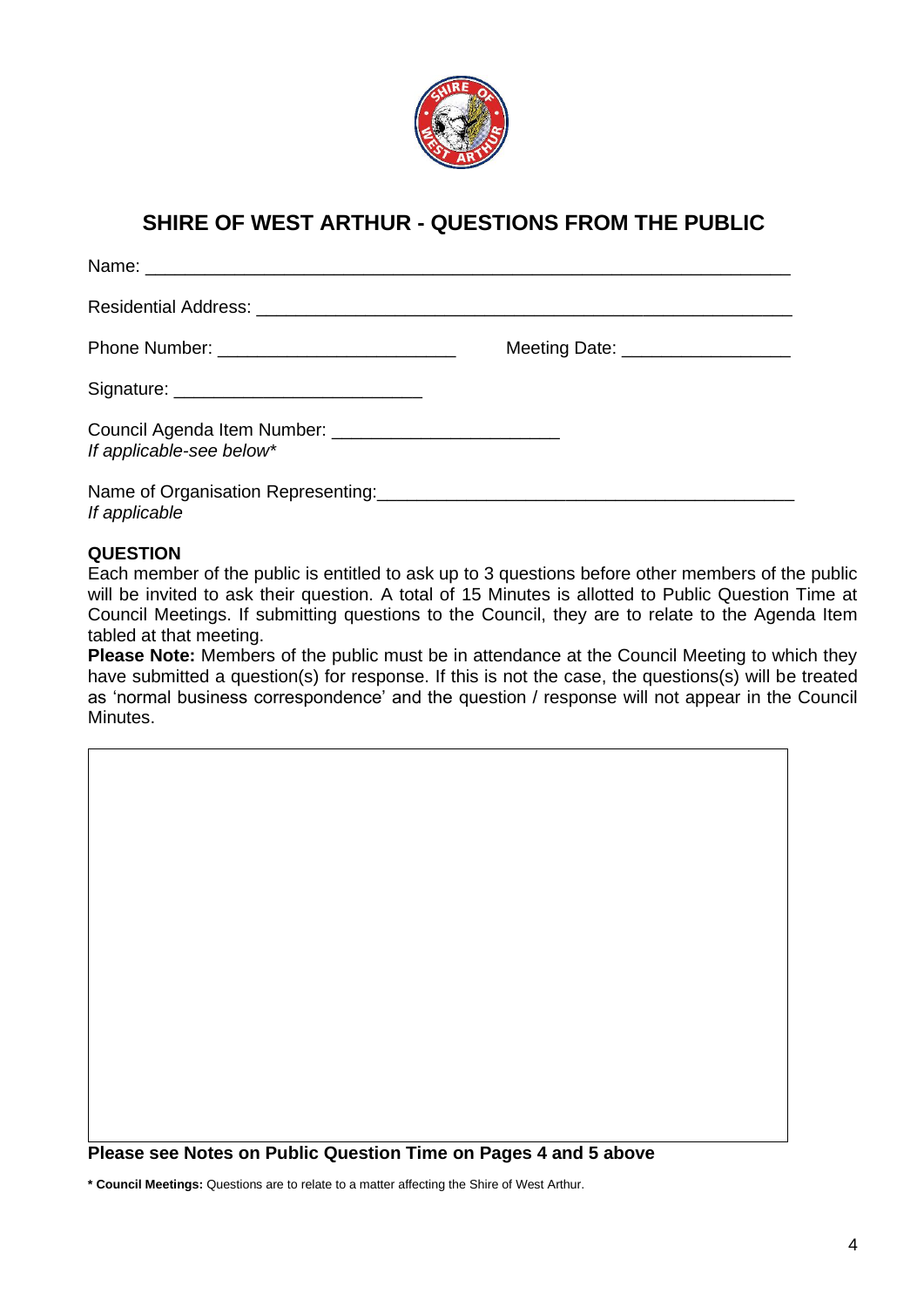

# **APPLICATION FOR LEAVE OF ABSENCE**

# **(Pursuant to Section 2.25 of the** *Local Government Act 1995* **(as amended))**

- (1) A council may, by resolution, grant leave of absence to a member.
- (2) Leave is not to be granted to a member in respect to more than 6 consecutive ordinary meetings of the Council without the approval of the Minister.
- (3) The granting of the leave is to be recorded in the minutes of the meeting.
- (4) A member who is absent without first obtaining leave of the Council throughout 3 consecutive ordinary meetings of the Council is disqualified from continuing his or her membership of the Council.
- (5) The non-attendance of a member at the time and place appointed for an ordinary meeting of the Council does not constitute absence from an ordinary meeting of Council –
	- (a) if no meeting of the Council at which a quorum is present is actually held on that day; or
	- (b) if the non-attendance occurs while
		- (i) the member has ceased to act as a member after which written notice has been given to the member under Section 2.27 (3) and before written notice has been given to the member under Section 2.27 (5);
		- (ii) while proceedings in connection with the disqualification of the member have been commenced and are pending; or
		- (iii) while the election of the member is disputed and proceedings relating to the disputed election have been commenced and are pending.

|                                | hereby apply for Leave of Absence from the |
|--------------------------------|--------------------------------------------|
| West Arthur Shire Council from | for the                                    |
| purpose of                     |                                            |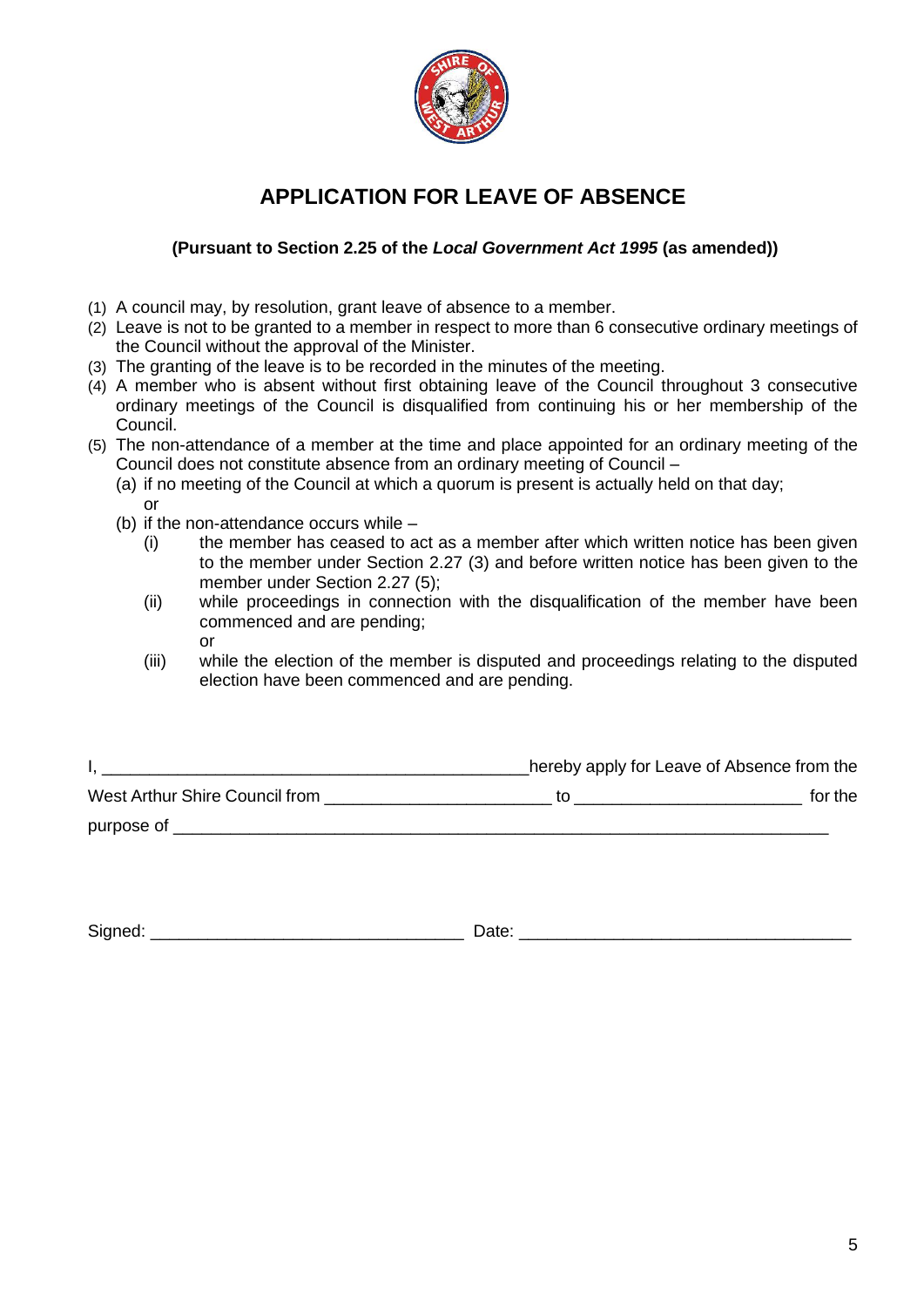

# **WRITTEN DECLARATION OF INTEREST IN MATTER BEFORE COUNCIL**

# **NOTE: USE ONE FORM PER DECLARATION**

| (1)                        | wish to<br>$\mathbf{I}$<br>declare an interest in the following item to be considered by council at its meeting to be held on                                                                                                                                                                                                          |
|----------------------------|----------------------------------------------------------------------------------------------------------------------------------------------------------------------------------------------------------------------------------------------------------------------------------------------------------------------------------------|
| (2)                        |                                                                                                                                                                                                                                                                                                                                        |
| (3)                        |                                                                                                                                                                                                                                                                                                                                        |
| (4)                        | The type of interest I wish to declare is;                                                                                                                                                                                                                                                                                             |
| □<br>$\Box$<br>$\Box$<br>□ | Financial pursuant to Sections 5.60A of the Local Government Act 1995.<br>Proximity pursuant to Section 5.60B of the Local Government Act 1995.<br>Indirect Financial pursuant to Section 5.61 of the Local Government Act 1995.<br>Impartiality pursuant to Regulation 11 of the Local Government (Rules of Conduct) Regulation 2007. |
|                            | (5) The nature of my interest is                                                                                                                                                                                                                                                                                                       |
|                            |                                                                                                                                                                                                                                                                                                                                        |
|                            | (6) The extent of my interest is                                                                                                                                                                                                                                                                                                       |
|                            | I understand that the above information will be recorded in the Minutes of the meeting and recorded by<br>the Chief Executive Officer in an appropriate Register.                                                                                                                                                                      |
|                            | <b>DECLARATION BY:</b>                                                                                                                                                                                                                                                                                                                 |
|                            |                                                                                                                                                                                                                                                                                                                                        |
|                            | Signature<br>Date                                                                                                                                                                                                                                                                                                                      |

RECEIVED BY:

Chief Executive Officer **Date** 

- (1) Insert you name.
- (2) Insert the date of the Council Meeting at which the item it to be considered.

\_\_\_\_\_\_\_\_\_\_\_\_\_\_\_\_\_\_\_\_\_\_\_\_\_\_ \_\_\_\_\_\_\_\_\_\_\_\_\_\_\_\_

- (3) Insert the Agenda Item Number and Title.
- (4) Tick the box to indicate the type of interest. (5) Describe the nature of your interest.
- (6) Describe the extent of your interest (if seeking to participate in the matter under the s.5.68 of the Act).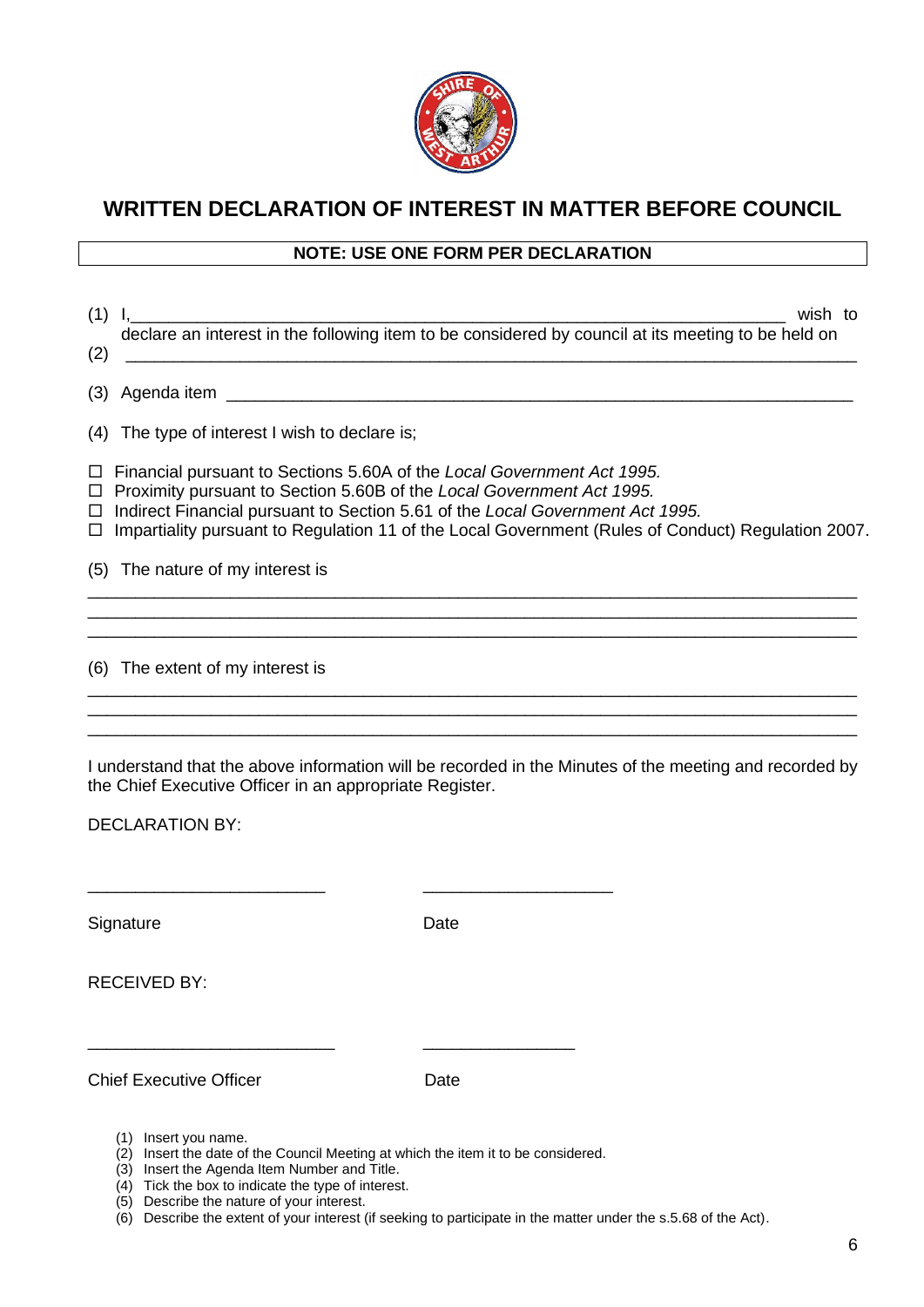# **DISCLOSURE OF FINANCIAL INTEREST, PROXIMITY INTEREST AND/OR INTEREST AFFECTING IMPARTIALITY**

# *Financial pursuant to Sections 5.60A of the Local Government Act 1995*

# **5.60A – Financial Interest**

For the purpose of this Subdivision, a person has a financial interest in a matter if it is reasonable to expect that the matter will if dealt with by the local government, or an employee or committee of the local government or member of the council of the local government, in a particular way, result in a financial gain, loss, benefit or detriment for the person.

*[Section 5.60A inserted by No. 64 of 1998 s. 30; amended by No. 49 of 2004 s. 50.]*

#### *Proximity pursuant to Section 5.60B of the Local government Act 1995*

#### **5.60B – Proximity Interest**

- (1). For the purposes of this Subdivision, a person has a proximity interest in a matter if the matter concerns –
	- (a). a proposed change to a planning scheme affecting land that adjoins the person's land;
	- (b). a proposed change to zoning or use of land that adjoins that person's land; or
	- (c). a proposed development (as defined in section 5.63 (5)) of land that adjoins the person's land.
- (2). In this section, land **("the proposal land")** adjoins a person's land if
	- (a). the proposal land, not being a thoroughfare, has a common boundary with the person's land;
	- (b). the proposal land, or any part of it, is directly across a thoroughfare from, the person's land; or
	- (c). the proposal land is that part of a thoroughfare that has a common boundary with the person's land.
- (3). In this section a reference to a person's land is a reference to any land owned by the person or in which the person has any estate or interest.

*[Section 5.60B inserted by No 64 of 1998 s. 30.]*

#### *Indirect Financial pursuant to Section 5.61 of the Local Government Act 1995*

#### **5.61 – Indirect financial interest**

A reference in this Subdivision to an indirect financial interest of a person in a matter includes a reference to a financial relationship between that person and another person who requires a local government decision in relation to the matter.

#### *Impartiality pursuant to Regulation 11 of the Local Government (Rules of Conduct) Regulation 2007*

#### **11 – Disclosure of interest**

 $(1)$ . In this regulation  $-$ 

Interest means an interest that could, or could reasonably be perceived to; adversely affect the impartiality of the person having the interest arising from kinship friendship or membership of an association.

(2). A person who is a council member and who has an interest in any matter to be discussed at a council or committee meeting attended by the member must disclose nature of the interest – (a). in a written notice given to the CEO before the meeting;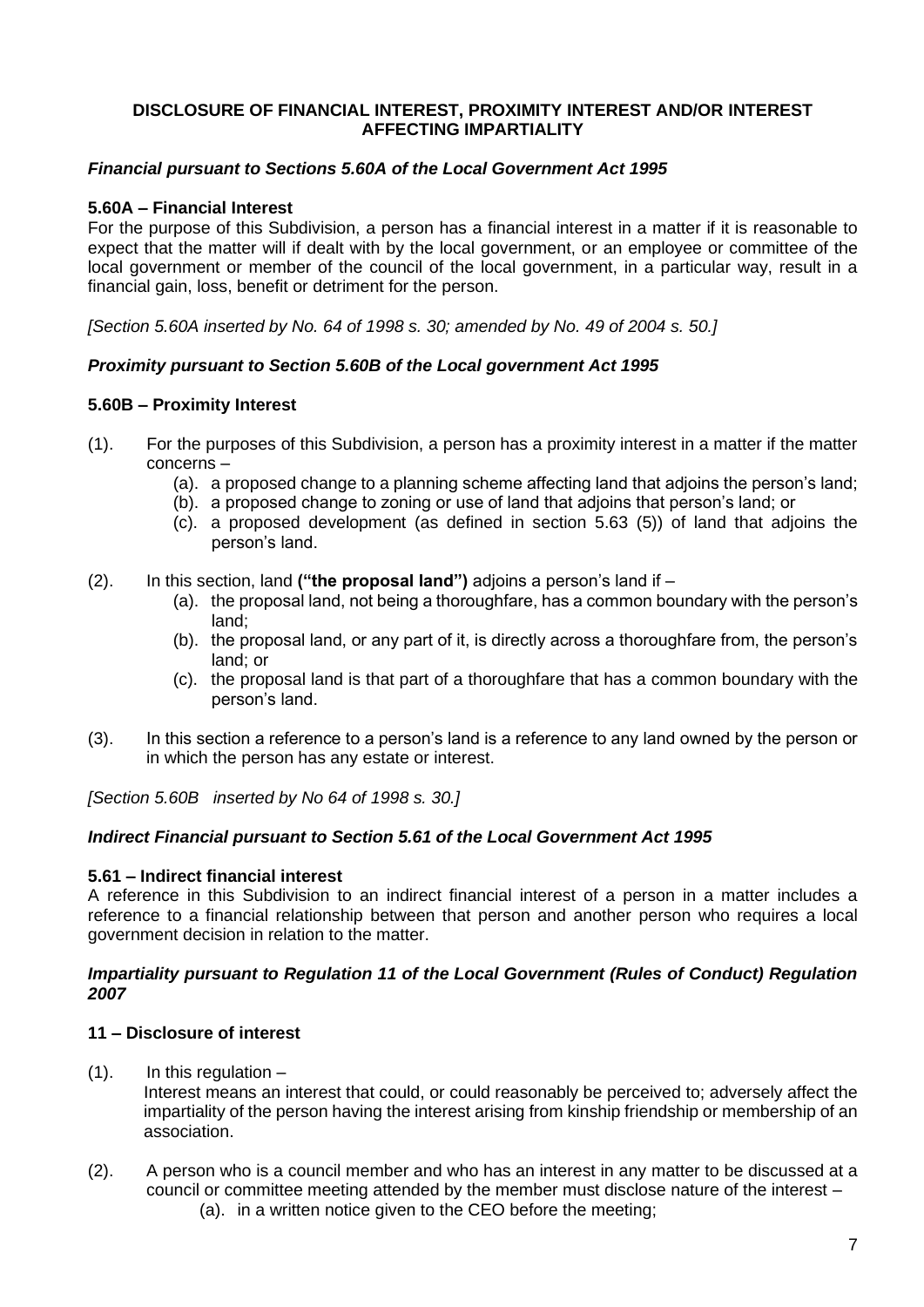or

- (b). at the meeting immediately before the matter is discussed.
- (3). Sub-regulation (2) does not apply to an interest referred to in section 5.60 of the Act.
- $(4)$ . Sub-regulation  $(2)$  does not apply if  $-$ 
	- (a). A person who is a council member fails to disclose an interest because the person did not know he or she has an interest in the matter; or
	- (b). A person who is a council member fails to disclose an interest because the person did not know the matter in which he or she had an interest would be discussed at the meeting and the person disclosed the interest as soon as possible after the discussion began.
- (5). If, under sub-regulation (2)(a), a person who is a council member discloses an interest in a written notice given to the CEO before a meeting then –
	- (a). Before the meeting the CEO is to cause the notice to be given to the person who is to preside at the meeting; and
	- (b). At the meeting the person presiding is to bring the notice and its contents to the attention of the persons present immediately before a matter to which the disclosure related is discussed.
- $(6)$ . If  $-$
- (a). Under sub-regulation  $(2)(b)$  or  $(4)(b)$  a person's interest in a matter is disclosed at a meeting; or
- (b). Under sub-regulation (5) (b) notice of a person's interest in a matter is bought to the attention of the persons present at a meeting.

The nature of the interest is to be recorded in the minutes of the meeting.

# *Describe the extent of your interest (If seeking to participate in the matter under the s.5.68 of the act)*

#### **5.68 – Councils and committees may allow members disclosing interests to participate etc. in meetings**

- (1). If a member has disclosed, under section 5.65, an interest in a matter, the members present at the meeting who are entitled to vote on the matter
	- (a). may allow the disclosing member to be present during any discussion or decision making procedure relating to the matter; and
	- (b). may allow , to the extent decided by those members, the disclosing member to preside at the meeting (if otherwise qualified to preside) or to participate in discussions and the decision making procedures relating to the matter if –
		- (i) the disclosing member also discloses the extent of the interest; and
		- $(ii)$  those members decide that the interest
			- (I) is so trivial or insignificant as to be unlikely to influence the disclosing member's conduct in relation to the matter; or
			- (II) is common to a significant number of electors or ratepayers.
- (2). A decision under this section is to be recorded in the minutes of the meeting relating to the matter together with the extent of any participation allowed by the council or committee.
- (3). This sections does not prevent the disclosing member from discussing, or participating in the decision making process on, the question on whether an application should be made to the Minister under section 5.69.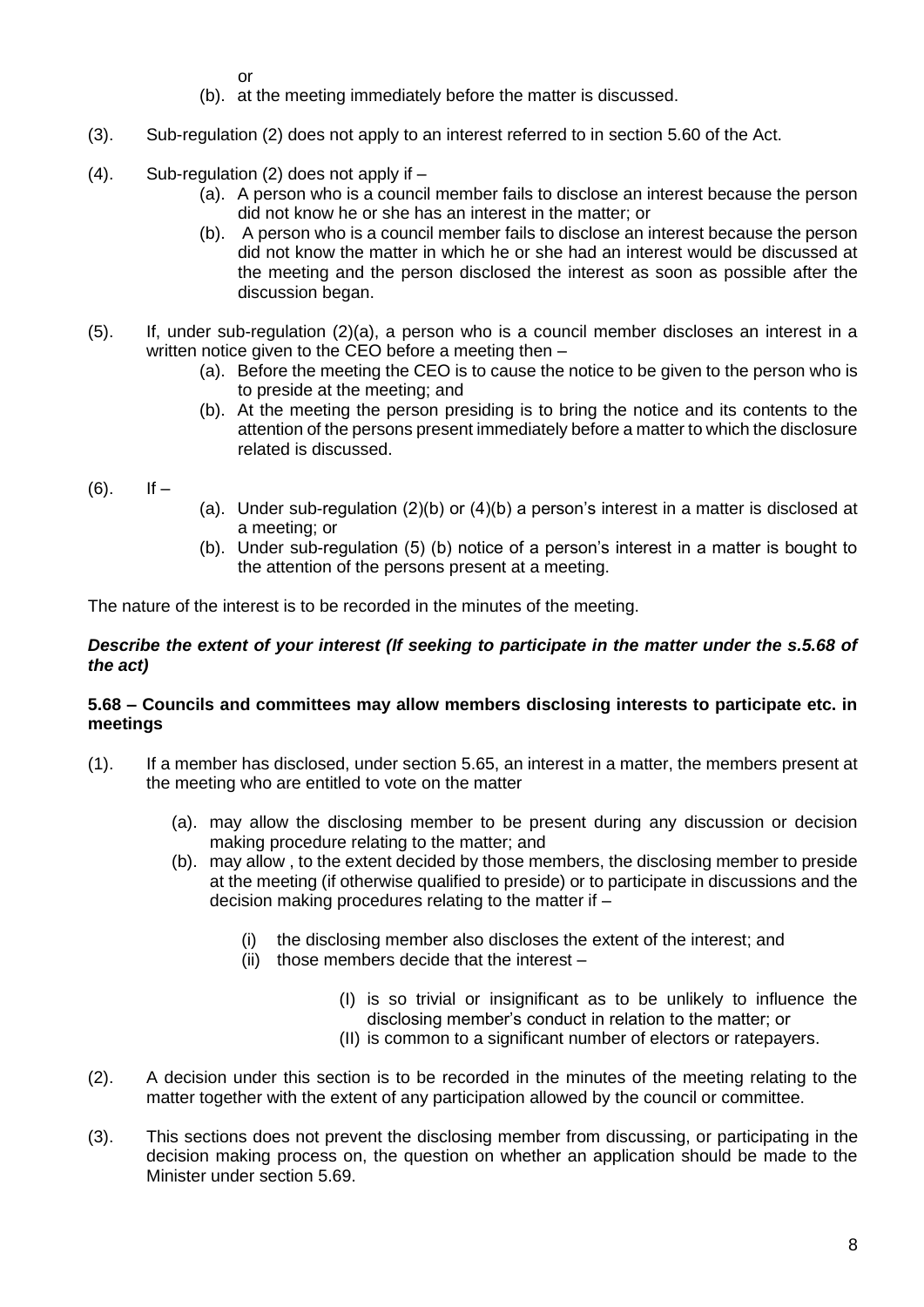# **SHIRE OF WEST ARTHUR**

Agenda for the Special Meeting of Council to be held in the Council Chambers on Tuesday 18 January 2022 – commencing at 7.00pm.

# **Contents**

| 1.  |                                                                         |  |
|-----|-------------------------------------------------------------------------|--|
| 2.  |                                                                         |  |
| 3.  |                                                                         |  |
| 4.  |                                                                         |  |
| 5.  |                                                                         |  |
| 6.  |                                                                         |  |
| 7.  |                                                                         |  |
| 8.  |                                                                         |  |
| 9.  |                                                                         |  |
| 10. |                                                                         |  |
| 11. |                                                                         |  |
| 12. |                                                                         |  |
|     |                                                                         |  |
| 13. |                                                                         |  |
| 14. |                                                                         |  |
|     |                                                                         |  |
| 15. | Elected Members Motions of Which Previous Notice Has Been Given 22      |  |
| 16. | New Business or Urgent Business Introduced by Decision of the Meeting22 |  |
|     | 16.1                                                                    |  |
|     | 16.2                                                                    |  |
| 17. |                                                                         |  |
| 18. |                                                                         |  |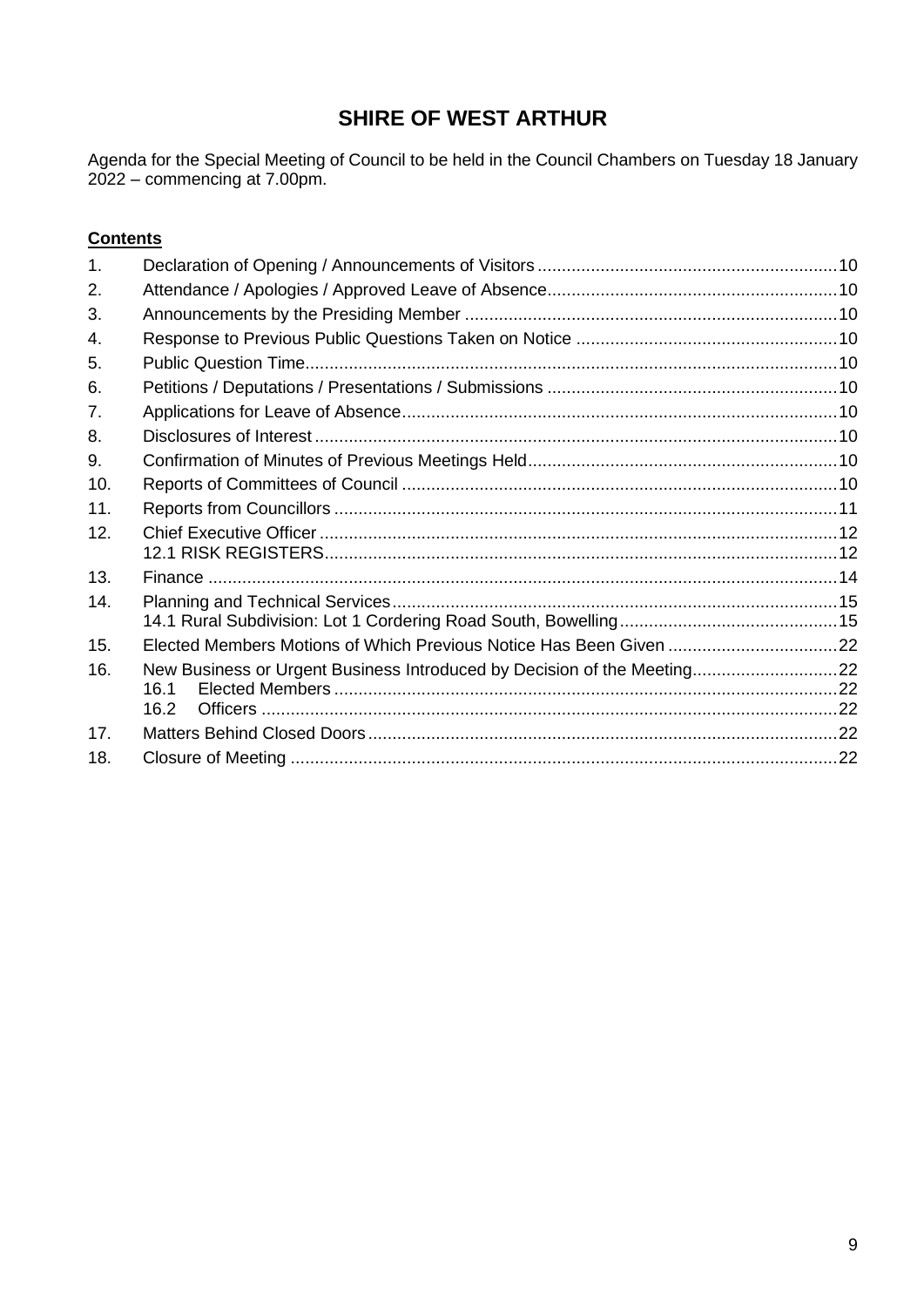# <span id="page-9-0"></span>**1. Declaration of Opening / Announcements of Visitors**

The Presiding Member to declare the meeting open.

# <span id="page-9-1"></span>**2. Attendance / Apologies / Approved Leave of Absence**

| <b>COUNCILLORS:</b> | Cr Neil Morrell<br>Cr Graeme Peirce<br>Cr Adam Squires<br>Cr Robyn Lubcke<br>Cr Duncan South | (President)<br>(Deputy President) |
|---------------------|----------------------------------------------------------------------------------------------|-----------------------------------|
| STAFF:              | lan McCabe                                                                                   | (A/Chief Executive Officer)       |

APOLOGIES: Cr Neil Manual Cr Karen Harrington

ON LEAVE OF ABSENCE:

ABSENT:

| <b>MEMBERS OF THE PUBLIC:</b> |
|-------------------------------|
|-------------------------------|

# <span id="page-9-2"></span>**3. Announcements by the Presiding Member**

- <span id="page-9-3"></span>**4. Response to Previous Public Questions Taken on Notice**
- <span id="page-9-4"></span>**5. Public Question Time**
- <span id="page-9-5"></span>**6. Petitions / Deputations / Presentations / Submissions**
- <span id="page-9-6"></span>**7. Applications for Leave of Absence**
- <span id="page-9-7"></span>**8. Disclosures of Interest**
- <span id="page-9-8"></span>**9. Confirmation of Minutes of Previous Meetings Held**  Nil
- <span id="page-9-9"></span>**10. Reports of Committees of Council**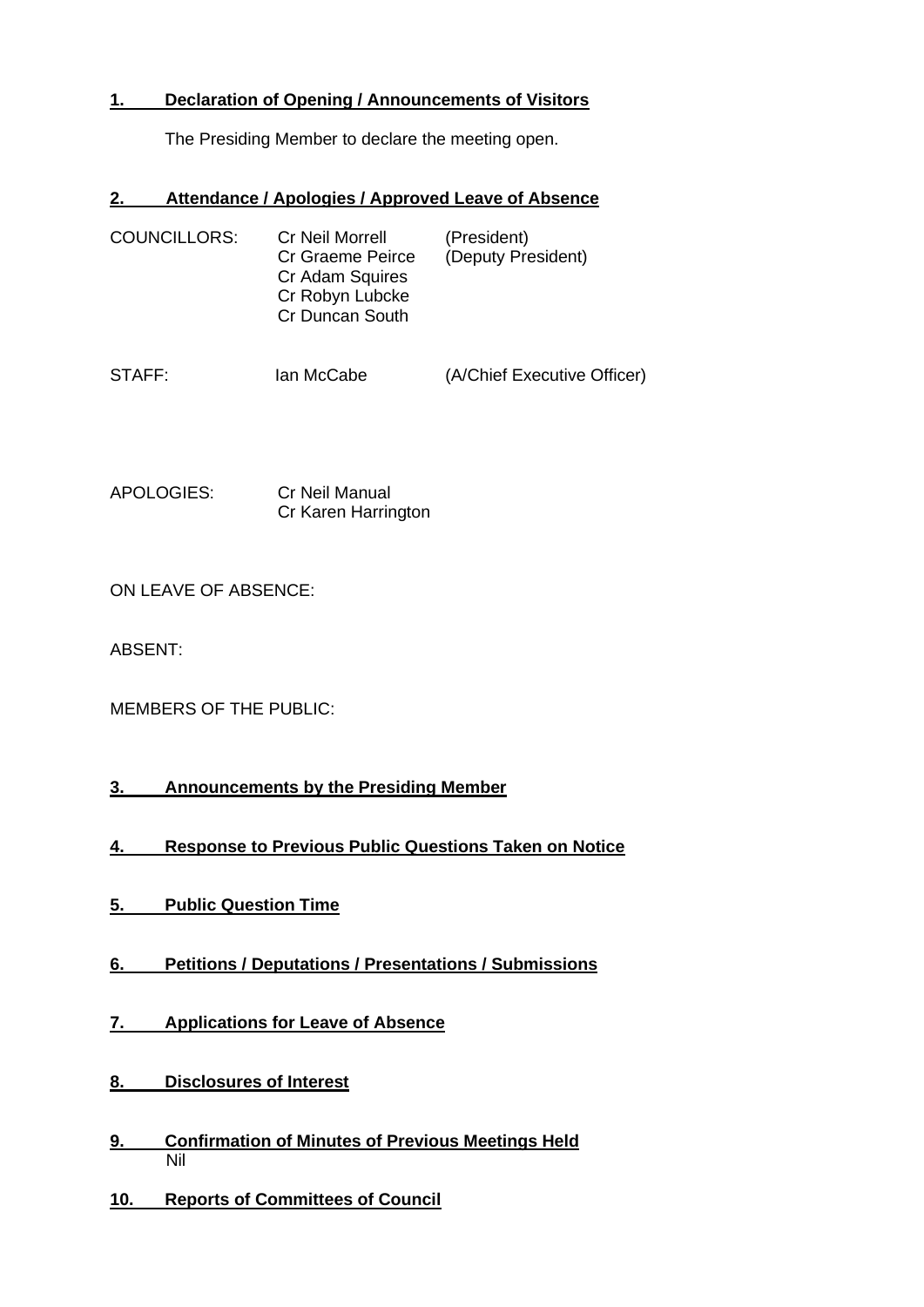# <span id="page-10-0"></span>**11. Reports from Councillors**

# **Cr Neil Morrell (President)**

**Cr Graeme Peirce (Deputy President)**

**Cr Neil Manuel**

**Cr Adam Squires**

**Cr Robyn Lubcke**

**Cr Karen Harrington**

**Cr Duncan South**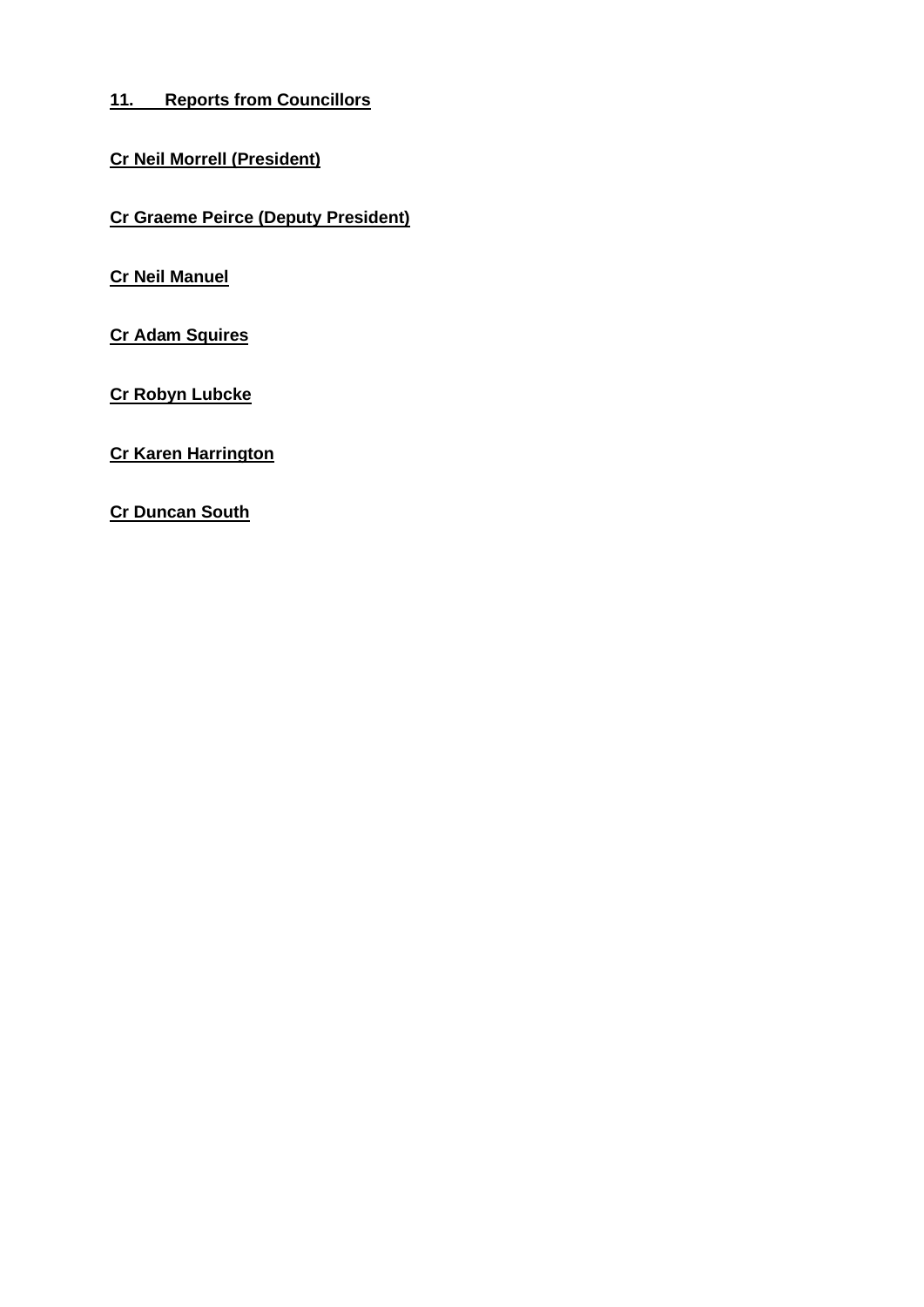#### <span id="page-11-0"></span>**12. Chief Executive Officer**

#### <span id="page-11-1"></span>**12.1 RISK REGISTERS**

| <b>File Reference:</b>         | 2.8 Risk Management                       |
|--------------------------------|-------------------------------------------|
| Location:                      | <b>Not Applicable</b>                     |
| <b>Applicant:</b>              | Ian McCabe Acting Chief Executive Officer |
| Author:                        | Ian McCabe Acting Chief Executive Officer |
| <b>Authorising Officer</b>     | Ian McCabe Acting Chief Executive Officer |
| Date:                          | <b>13 January 2022</b>                    |
| <b>Disclosure of Interest:</b> | <b>Not Applicable</b>                     |
| <b>Attachments:</b>            | <b>NIL</b>                                |
| <b>Previous Reference:</b>     | <b>Not Applicable</b>                     |

#### **Summary:**

The preparation and maintenance of an operational risk register will assist with prioritisation, resource allocation and the escalation of items for Council decision. This item seeks Council's endorsement of the risk management philosophy and considers a mechanism for consideration of risk by the CEO and Council.

#### **Background:**

It is a requirement of local government integrated planning and reporting framework to make risk management part of business decision making. Good risk management delivered by good records, a high standard of training for staff and open, transparent reporting projects a professional approach to making and delivering Council's plans.

#### **Comment:**

Local government is an inherently conservative sector dealing with public monies, public assets and shared community concerns. This means Council and officers are custodians on behalf of a wide range of interests and the focus is on preservation and proper use.

Risk management is the removal of uncertainty from business decisions. To ensure good stewardship and proper use, the employment of lower risk removes uncertainty.

One methodology of managing risk is to consider the level of risk by calculating the likelihood of an event and the consequence of it occurring. For example, the matrix in council agenda items assigns a value against each of those criteria to indicate how serious it might be – the greater the consequence, the greater the value (1 to 5); similarly, the more likely an event is to occur, the greater the value attributed to it (1 to 5). Combining these two values results in a risk score (consequence multiplied by likelihood  $=$  risk).

In this way, the author provides Council with a value aligned with the level of risk: the higher the value, the greater the risk. When Council makes decisions to invest, support or approve an action, the perceived benefits or consequences are weighed against the estimated risk of supporting or not supporting the recommendation.

Some business risk or uncertainty cannot be removed because the decision maker doesn't have all the information nor control over all the factors that affect the decision. Prices may rise; a workforce may not be available; supply chains may be disrupted. To reduce this uncertainty and mitigate the risk or control it, the risk has to be well considered (for example, what is the risk of machine failure; what would it cost to replace the machine; can we reduce the risk of failure by a maintenance programme). Once its measured in this way, plans can be made to avoid the risk as well as understand any associated price, timeline and other considerations.

A list of the main risks is referred to as a risk register. There may be operational risk registers used by managers to make decisions about work; or strategic risk registers used by Council to make long term plans. An operational risk register will list material issues that require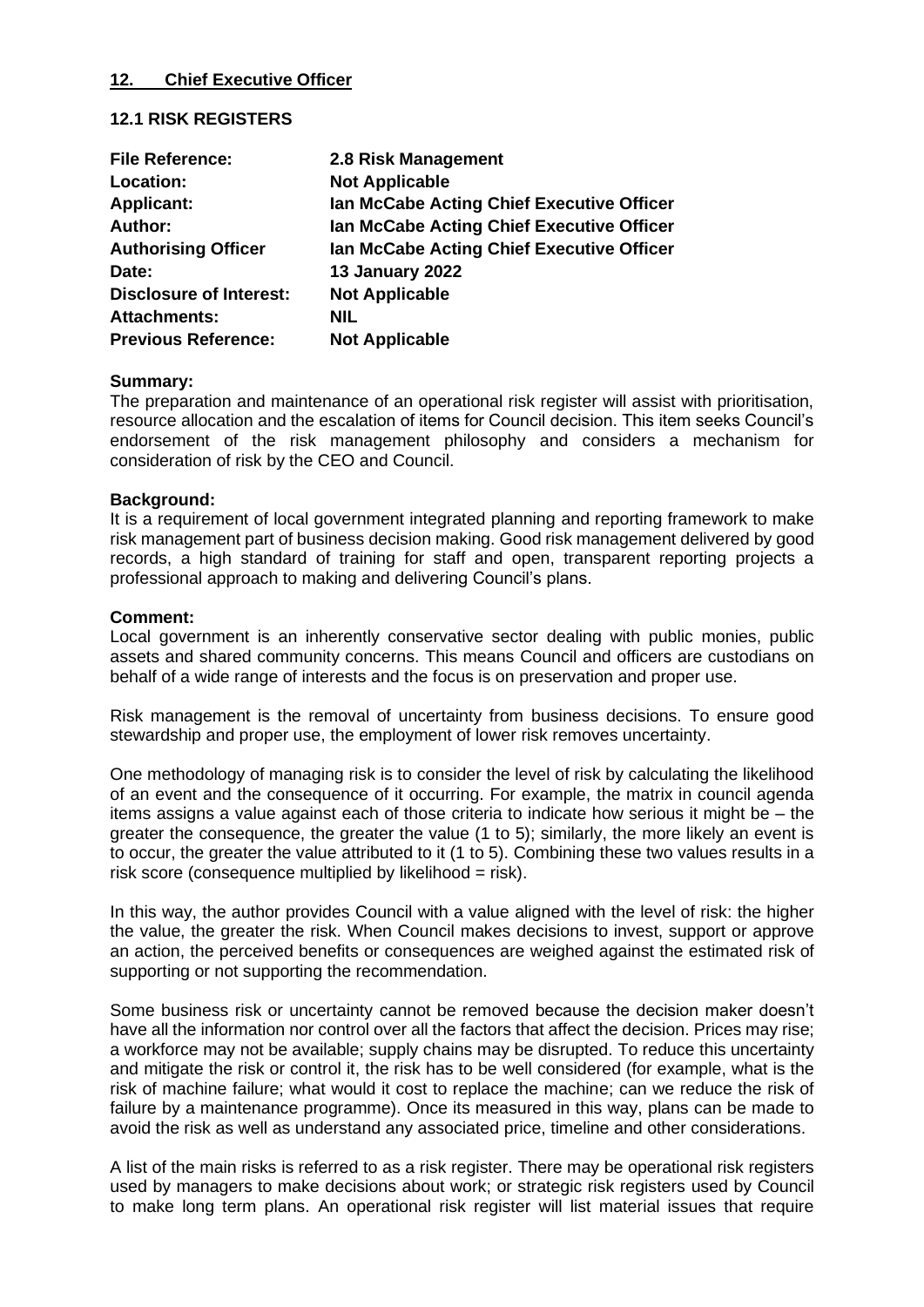prioritisation and may require Council decisions to progress. Items of this nature may be reported to the Audit Committee.

This item seeks Council's support for an operational risk register (which may have elements or relationships to strategic objectives). As an operational tool it will be utilised by managers in implementing Council decisions or elevating material issues to Council for Decision. where material, risk items will be reported to the Audit Committee, Council or discussed in confidential briefings.

#### **Consultation:**

Full Council; all managers.

#### **Statutory Environment:**

s.5.56 Local Government Act 1995; regulation 19BA (et al) Local Government (Administration) Regulations 1996.

#### **Policy Implications:**

G1.11 Risk Management

#### **Financial Implications:**

Poor risk management will result in efficiency, loss or delay; these things all cost time and money. Potentially, poor risk management will have a major financial impact on local government performance.

#### **Strategic Implications:**

Similarly, poor risk management will stimy strategic outcomes, resulting in poor implementation of long term goals.

#### **Sustainability Implications:**

- **Environmental: Major**
- **Economic: Major**
- **Social: Major**

#### **Risk Implications:**

The following risk assessment is calculated on the absence of a risk register and inclusion of risk in planning and implementing decisions.

| <b>Risk</b>                                                      |                                                                                                                                                       |
|------------------------------------------------------------------|-------------------------------------------------------------------------------------------------------------------------------------------------------|
| Risk Likelihood (based on history and with<br>existing controls) | <b>Almost Certain (5)</b>                                                                                                                             |
| Risk Impact / Consequence                                        | Major (4)                                                                                                                                             |
| Risk Rating (Prior to Treatment or Control)                      | Extreme (20)                                                                                                                                          |
| <b>Principal Risk Theme</b>                                      | Multiple Categories (affects all areas of<br>activity)                                                                                                |
| Risk Action Plan (Controls or Treatment<br>Proposed)             | Risk register to assess and prioritise; use of<br>project planning techniques; improve record<br>keeping and communication about risk and<br>process. |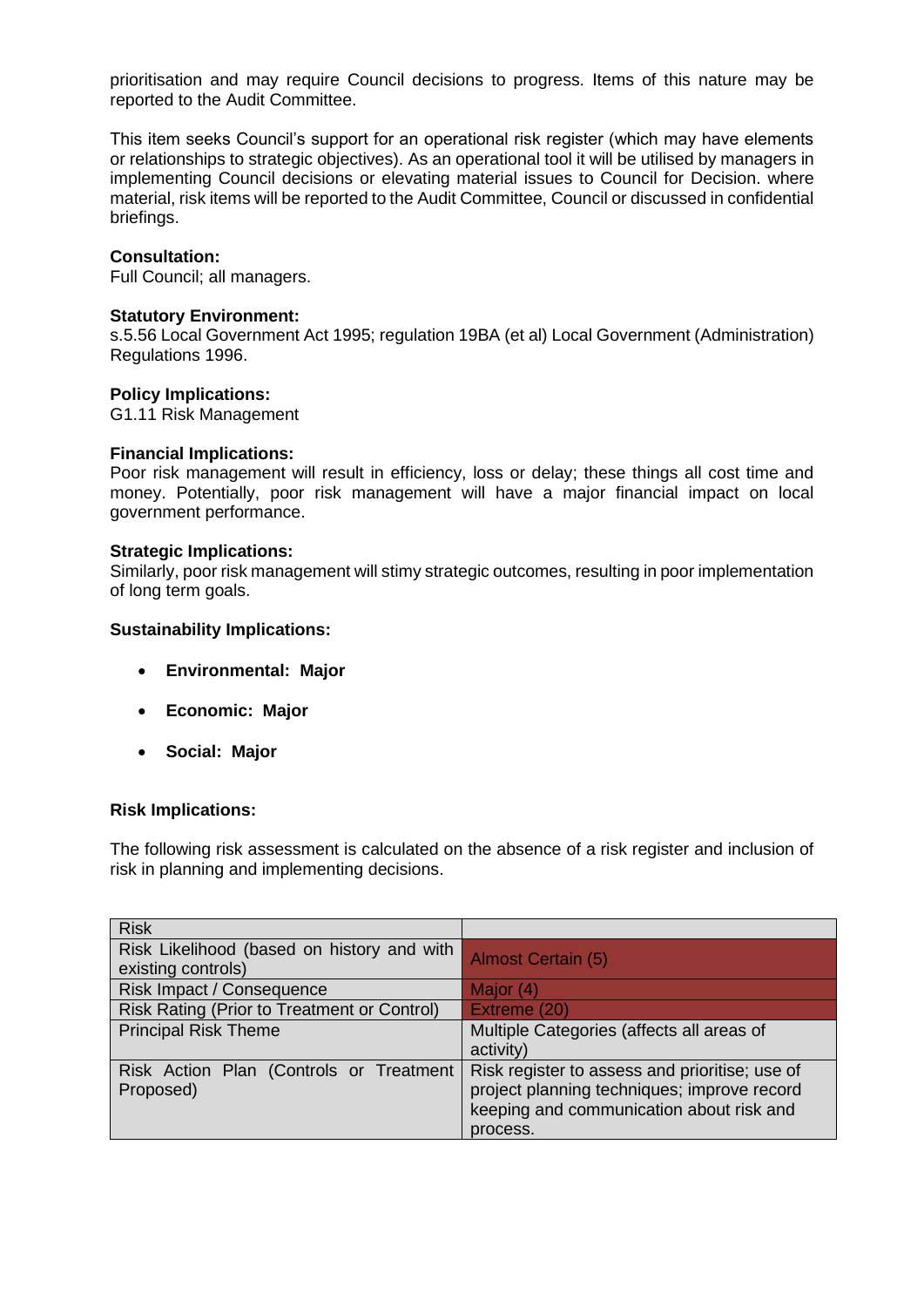# **Risk Matrix:**

| <b>Consequence</b> |   | <b>Insignificant</b> | <b>Minor</b>     | <b>Moderate</b>  | <b>Major</b>     | <b>Catastrophic</b> |
|--------------------|---|----------------------|------------------|------------------|------------------|---------------------|
| Likelihood         |   |                      | 2                | 3                |                  |                     |
| Almost Certain 5   |   | Medium (5)           | <b>High (10)</b> | <b>High (15)</b> | Extreme (20)     | Extreme (25)        |
| Likely             | 4 | Low $(4)$            | Medium (8)       | <b>High (12)</b> | <b>High (16)</b> | Extreme (20)        |
| Possible           | 3 | Low(3)               | Medium (6)       | Medium (9)       | <b>High (12)</b> | <b>High (15)</b>    |
| Unlikely           | 2 | Low $(2)$            | Low $(4)$        | Medium (6)       | Medium (8)       | <b>High (10)</b>    |
| Rare               |   | Low(1)               | Low $(2)$        | Low(3)           | Low $(4)$        | Medium (5)          |

A risk is often specified in terms of an event or circumstance and the consequences that may flow from it. An effect may be positive, negative or a deviation from the expected and may be related to the following objectives; occupational health and safety, financial, service interruption, compliance, reputation and environment. A risk matrix has been prepared and a risk rating of 2 has been determined for this item. Any items with a risk rating over 10 (considered to be high or extreme risk) will be added to the Risk Register, and any item with a risk rating over 17 will require a specific risk treatment plan to be developed.

#### **Voting Requirements:**

Simple majority

# **Officer Recommendation:**

That Council:

1. Endorse the use of risk registers by managers to assess risk items and escalate consideration of material risk;

2. That an operational risk register be tabled at Council briefings at a frequency to be agreed by the CEO and Council;

3. That material strategic and operational risk be reported to Audit Committee.

Moved: Seconded: Seconded: Seconded: Seconded: Seconded: Seconded: Seconded: Seconded: Seconded: Seconded: Seconded: Seconded: Seconded: Seconded: Seconded: Seconded: Seconded: Seconded: Seconded: Seconded: Seconded: Secon

<span id="page-13-0"></span>**13. Finance** Nil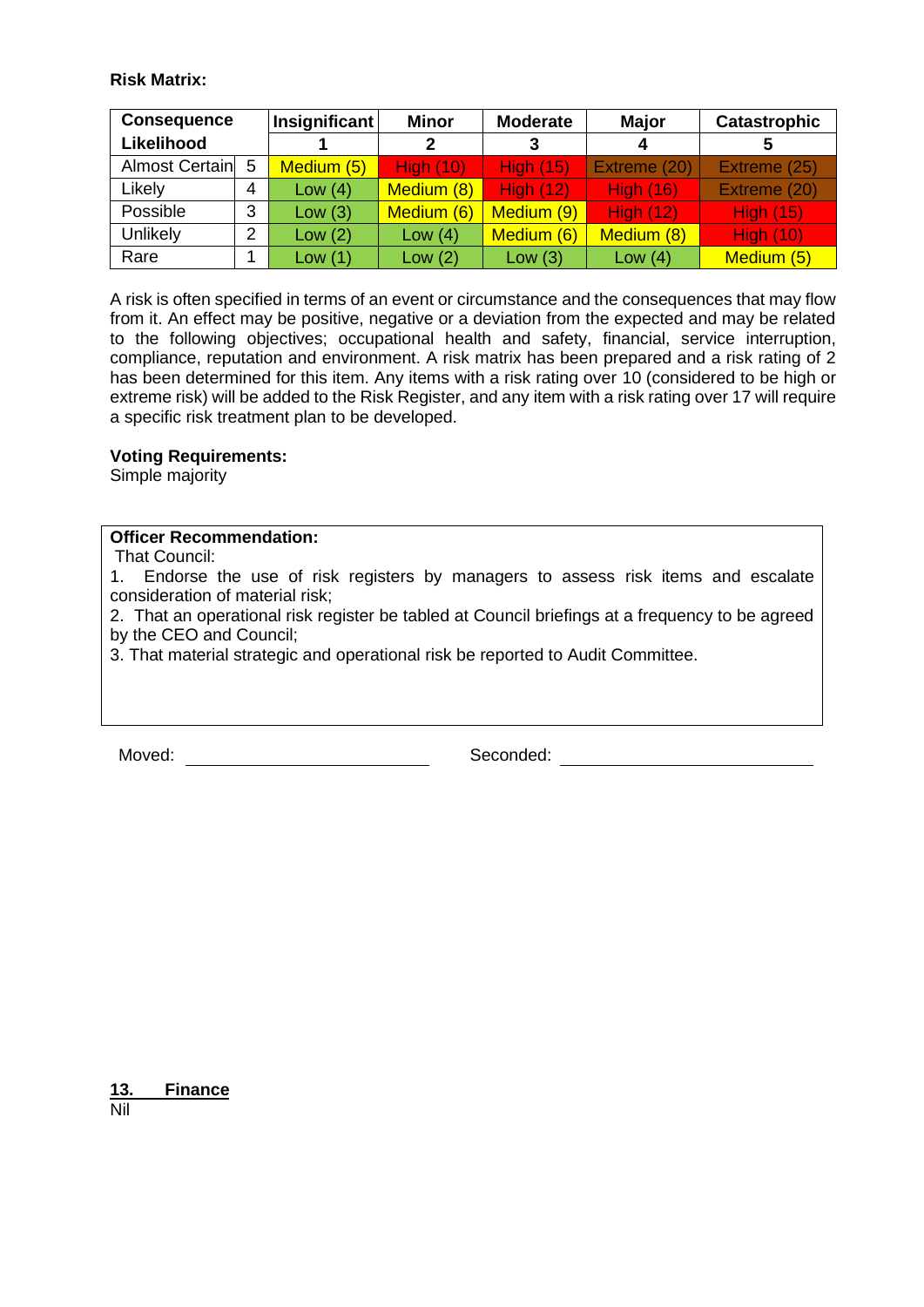# <span id="page-14-0"></span>**14. Planning and Technical Services**

# <span id="page-14-1"></span>**14.1 Rural Subdivision: Lot 1 Cordering Road South, Bowelling**

| <b>File Reference:</b>         | 6.5.8                                      |
|--------------------------------|--------------------------------------------|
| Location:                      | Lot 1 Cordering Road South, Bowelling      |
| <b>Applicant:</b>              | <b>Michael McKenna</b>                     |
| Author:                        | <b>G. Lush (Planning Consultant)</b>       |
| <b>Authorising Officer</b>     | Ian McCabe, Acting Chief Executive Officer |
| Date:                          | <b>12 January 2021</b>                     |
| <b>Disclosure of Interest:</b> | Nil                                        |
| <b>Attachments:</b>            | 1 Site Plan                                |
|                                | 2 Subdivision Plan                         |
| <b>Previous Reference:</b>     | Nil                                        |

#### **Summary:**

To consider the referral of subdivision application by the WAPC (Ref No 161813) for a two-lot rural subdivision.

#### **Background:**

The subject land is Lot 1 (#188) D83364 Cordering Road South, Bowelling and this has an area of 206.4138 hectares. It has a frontage of 610m to Cordering South Road and a depth of between 1,800 and 2,000m. A plan of the subject land is contained in Attachment 1.

The subject land contains a large area of remnant vegetation and a blue gum plantation. The plantation has an area of 87 hectares and was harvested in 2018. The plantation area is now regenerating with coppice and the applicant has advised that this will be removed by the end of February. There will be no plantation on the property after remediation and removal and we will be planting pasture in due course.

There is also an existing dwelling and sheds on the property.

The owner has also made an application to the Shire to close and purchase the unmade road reserve adjoining the northern property boundary. This does not form part of the subdivision application.

Council in 2012 approved an application for a "free range" piggery (animal husbandry – intensive) on the property for a maximum of 182 animals. This was for a 15-hectare portion of the property as shown in Attachment 1. It is not known if the piggery is still operating.

The proposed subdivision is shown in Attachment 2 and will divide the property in half with the lots being 100 and 106 hectares. Both lots will be 500m wide.

#### **Comment:**

# Intensive Agriculture

The application notes that Clause 5.18.4 (a) of the Scheme states that the Shire **will support** subdivision applications for intensive agriculture. It then suggests that the previously approved piggery is "intensive agricultural" and therefore the subdivision confirms with the provisions of Clause 5.18.4.

This is not supported for the following reasons.

- 1 The definition of "intensive agricultural" does not include animal keeping but rather refers to
	- (a) the production of grapes, vegetables, flowers, exotic or native plants, or fruit or nuts;
	- (b) the establishment and operation of fruit nurseries; or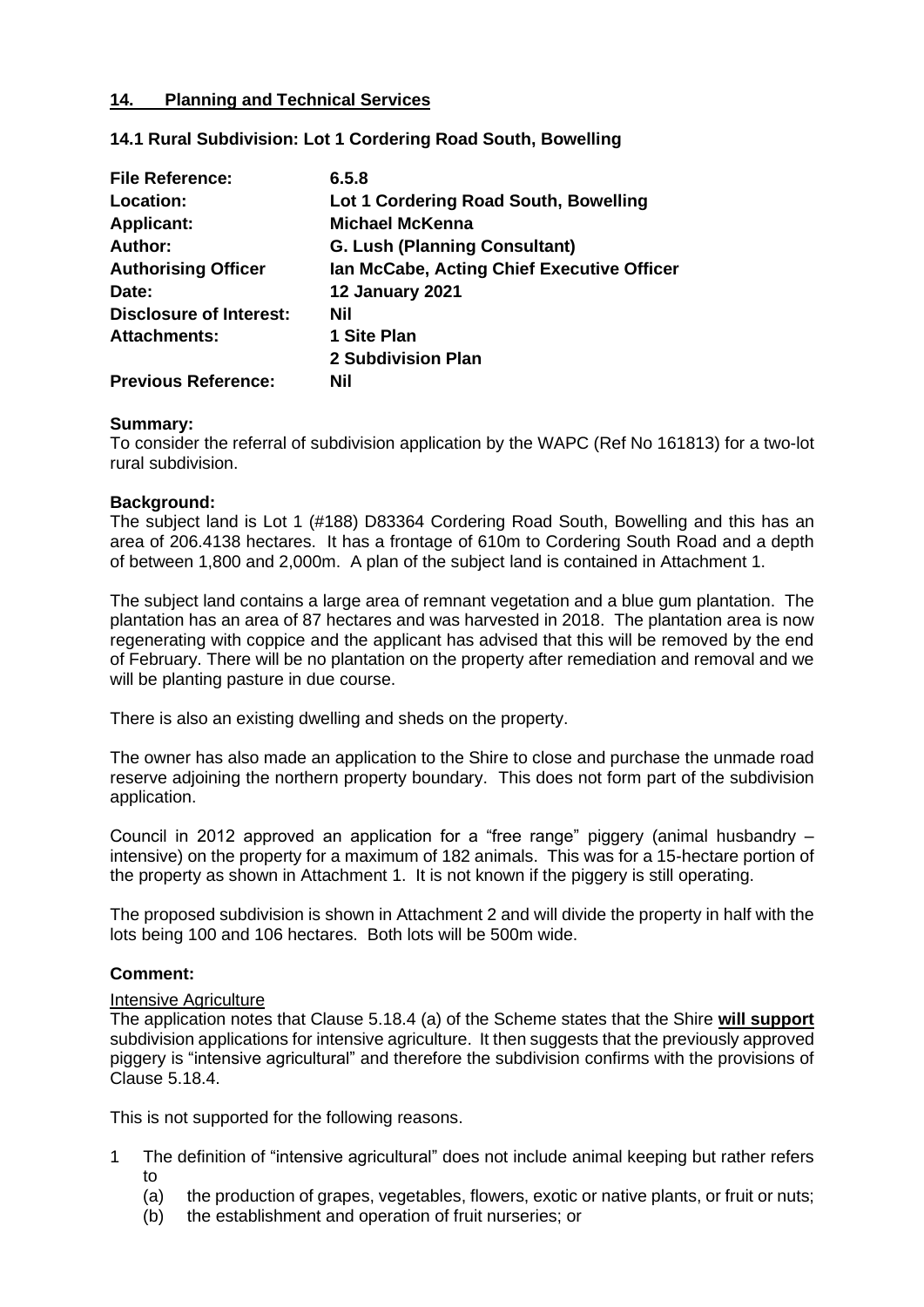- (c) the development of land for irrigated fodder production or irrigated pasture (including turf farms);
- 2 While the piggery was approved as "animal husbandry intensive" it was in fact for a freerange extensive piggery.
- 3 This would only be a possible consideration if the piggery was still operating.

The inference from Clause 5.18.4 (a) is that Council **will only support** subdivision applications for intensive agriculture. This is not correct and there is nothing in Clause 5.18.4, which actively prevents the Council from supporting other subdivision applications.

The only supporting factor for the application, is that there are a number of other lots in the surrounding area which are of a similar size or smaller to those being proposed and a number of these are only 60 hectares.

#### BAL Assessment

The application has included a Bushfire Attack Level (BAL) Assessment for a hypothetical house site on the proposed new lot. The house site is shown in Attachment 2 and this portion of the property is not designated as being bushfire prone.

The BAL Assessment assigns the house site and a 150m radius around this has having a BAL-Low rating. This has classified the area as being non-vegetated (bare ground) on the basis of the area being in the process of having the blue gum coppice removed. However, the bushfire assessment for the subdivision is required to consider the proposed final development.

This is not supported and as indicated by the applicant, this area will be developed as "pasture in due course." Given that the area around the proposed house site will be pasture, then with the provision of a standard 20m building protection zone, the dwelling can achieve a BAL-12.5 rating which complies with SPP3.7 Planning in Bushfire Prone Areas.

#### Access

There are two driveway cross overs to the property as shown in Attachment 1. The northern driveway extends along the western property boundary to the unconstructed road reserve on the northern boundary.

The proposed subdivision would require a new crossover to be built to Cordering Road South and this would have to be existing remnant vegetation. The alternative is to re-align a portion of the proposed boundary to include the existing access, or to provide a carriageway easement over it.

#### **Consultation:**

CEO consulted Manager Works and Services to advise on access to sites; both officers support the recommendations as written.

#### **Statutory Environment:**

#### Local Planning Scheme No 2

The subject land is zoned Rural Local Planning Scheme No 2. The objectives for the Rural zone include:

- to ensure the continuation of broad-hectare agriculture as the principal land use in the district, encouraging where appropriate the retention and expansion of agricultural activities.
- to provide for intensive agricultural uses and diversified farming which retain the rural character and amenity of the locality, and which are consistent with land suitability.

Clause 5.18.4 of the Scheme specifically deals with the subdivision of Rural zoned land stating when making recommendations to the Commission on applications for subdivision the local government will have regard to the relevant policies of the Commission and the following: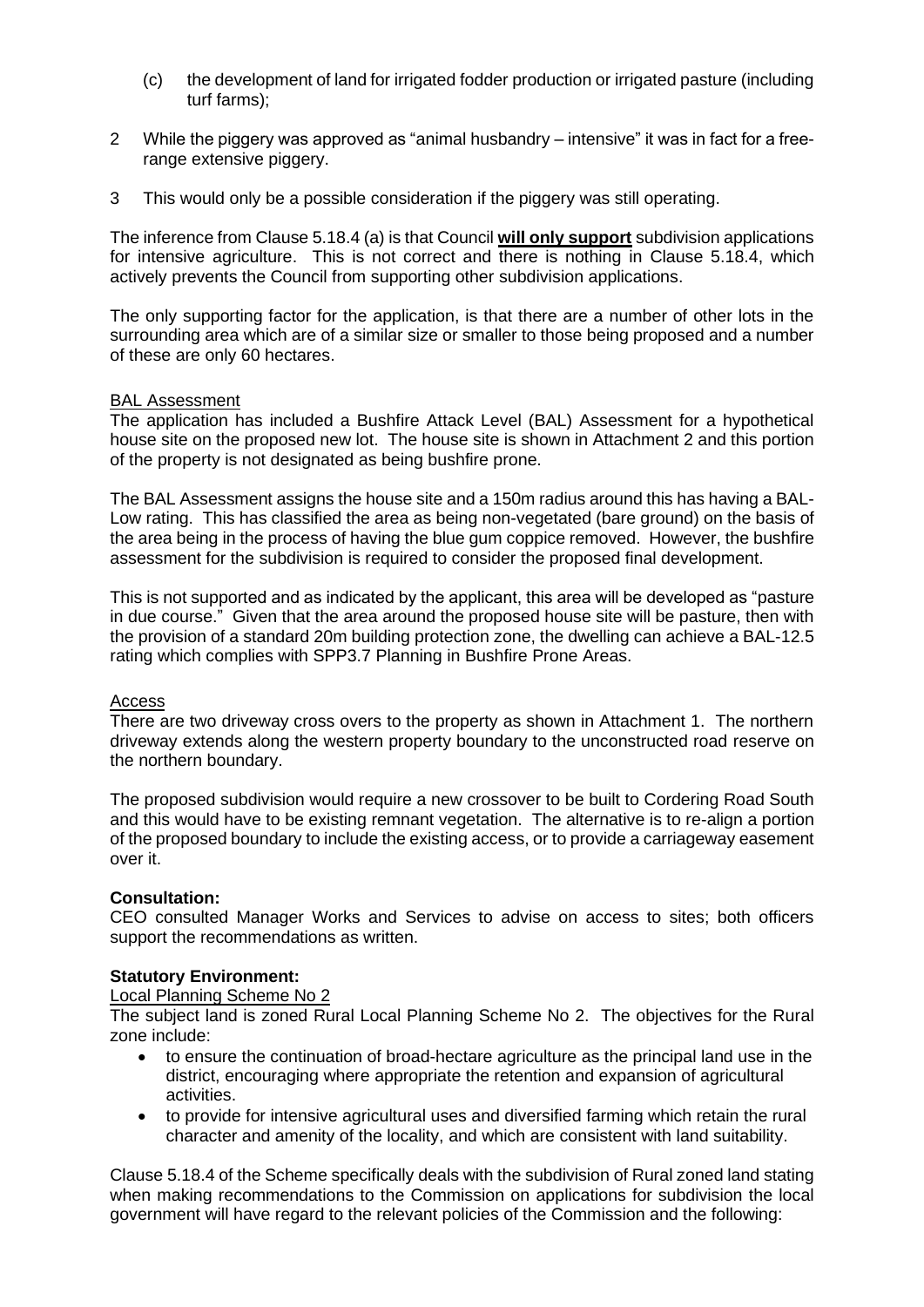(a) Subdivision for Intensive Agriculture

The local government will support subdivision in the Rural Zone where one or more of the proposed lots are for an existing or proposed intensive agriculture use and the application demonstrates that:

- (i) any intensive agriculture lot would be a minimum size of 80 hectares unless the Department of Agriculture advises that a lesser lot size is adequate for a long term sustainable intensive agriculture use;
- (ii) the land has high land capability for the use and all lots have a sustainable water supply for domestic, fire management, agricultural, and environmental needs;
- (iii) the use would not result in adverse impacts on the environment (e.g. waterways or native flora and fauna) or cause conflict with existing agricultural uses on adjoining lots;
- (iv) the balance lot would be usable in the long term as a viable broad acre agricultural enterprise without the need for clearing of remnant vegetation; and
- (v) the intensive agriculture use has been approved by the local government under the Scheme.

# State Planning Policy 3.7 Planning in Bushfire Prone Areas

A large portion of the subject land is designated as being bushfire prone on the State Bushfire Prone Maps.

State Planning Policy SPP3.7 Planning in Bushfire Prone Areas requires that any subdivision application must be accompanied by a bushfire assessment which includes:

- a) a Bushfire Attack Level (BAL) Assessment or a BAL Contour Map to show the expected BAL ratings for the developed site;
- b) the identification of any bushfire hazard issues arising from the BAL Contour Map or the BAL assessment; and
- c) an assessment against the bushfire protection criteria requirements contained within the Guidelines demonstrating compliance within the boundary of the development site.

# State Planning Policy 2.5 Rural Land

State Planning Policy 2.5 Rural Land has a presumption against the subdivision of rural land except for specific circumstances being:

- a) A boundary re-alignment;
- b) To protect and actively conserve places of cultural and natural heritage;
- c) To allow for the efficient provision of utilities and infrastructure;
- d) Homestead lots; and
- e) For other unusual or unanticipated purposes which, in the opinion of the WAPC, do not conflict with this and other relevant policies and are necessary to the public interest.

In addition to the provisions of the policy the WAPC will have due regard to:

- the provisions of a local planning scheme;
- a local planning strategy or local rural strategy;
- applicable region schemes;
- applicable regional strategies;
- relevant State planning and operational policies;
- the individual merits of the proposal; and
- existing precedent(s) or any potential precedent the proposal may create.

# **Policy Implications:**

None

**Financial Implications:**

None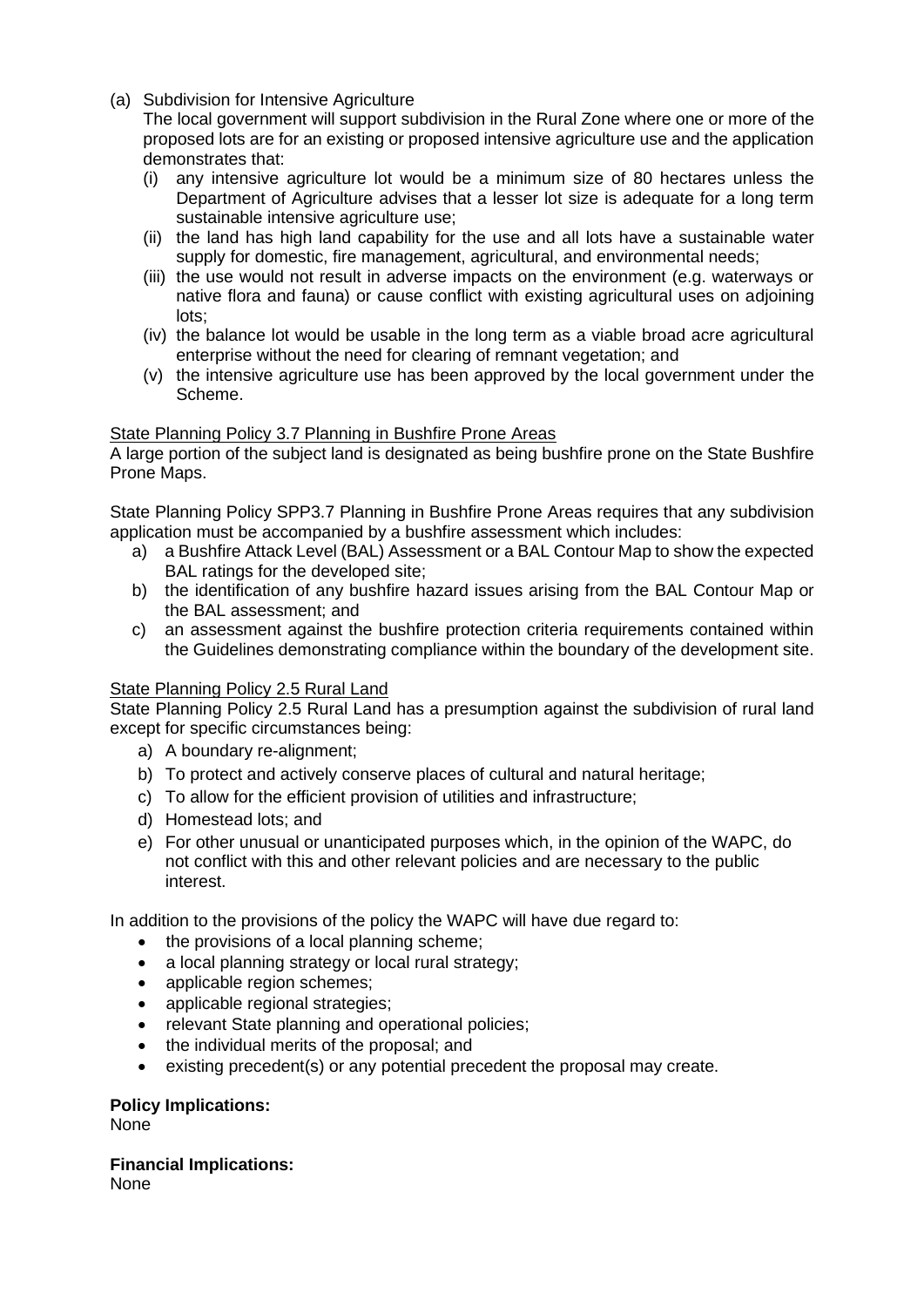# **Strategic Implications:**

Shire of West Arthur Strategic Community Plan – Strategic Direction - Local Economy supporting agriculture and local business.

#### **Sustainability Implications:**

- **Environmental:** There are no known significant environmental considerations.
- **Economic:** There are no known significant economic considerations.
- **Social:** There are no known significant social considerations.

#### **Risk Implications:**

| <b>Risk</b>                                                      |                                            |
|------------------------------------------------------------------|--------------------------------------------|
| Risk Likelihood (based on history and with<br>existing controls) | Unlikely (2)                               |
| Risk Impact / Consequence                                        | Minor $(2)$                                |
| Risk Rating (Prior to Treatment or Control)                      | Low $(4)$                                  |
| <b>Principal Risk Theme</b>                                      | Providing accurate advice and information. |
| Risk Action Plan (Controls or Treatment<br>Proposed)             | <b>Consultation and compliance</b>         |

#### **Risk Matrix:**

| <b>Consequence</b> |   | Insignificant | <b>Minor</b>     | <b>Moderate</b>  | <b>Major</b>     | <b>Catastrophic</b> |
|--------------------|---|---------------|------------------|------------------|------------------|---------------------|
| Likelihood         |   |               |                  |                  |                  | 5                   |
| Almost Certain 5   |   | Medium (5)    | <b>High (10)</b> | <b>High (15)</b> | Extreme (20)     | Extreme (25)        |
| Likely             | 4 | Low $(4)$     | Medium (8)       | <b>High (12)</b> | <b>High (16)</b> | Extreme (20)        |
| Possible           | 3 | Low(3)        | Medium (6)       | Medium (9)       | <b>High (12)</b> | <b>High (15)</b>    |
| Unlikely           | 2 | Low $(2)$     | Low $(4)$        | Medium (6)       | Medium (8)       | <b>High (10)</b>    |
| Rare               |   | Low $(1)$     | Low $(2)$        | Low $(3)$        | Low $(4)$        | Medium (5)          |

A risk is often specified in terms of an event or circumstance and the consequences that may flow from it. An effect may be positive, negative or a deviation from the expected and may be related to the following objectives; occupational health and safety, financial, service interruption, compliance, reputation and environment. A risk matrix has been prepared and a risk rating of 2 has been determined for this item. Any items with a risk rating over 10 (considered to be high or extreme risk) will be added to the Risk Register, and any item with a risk rating over 17 will require a specific risk treatment plan to be developed.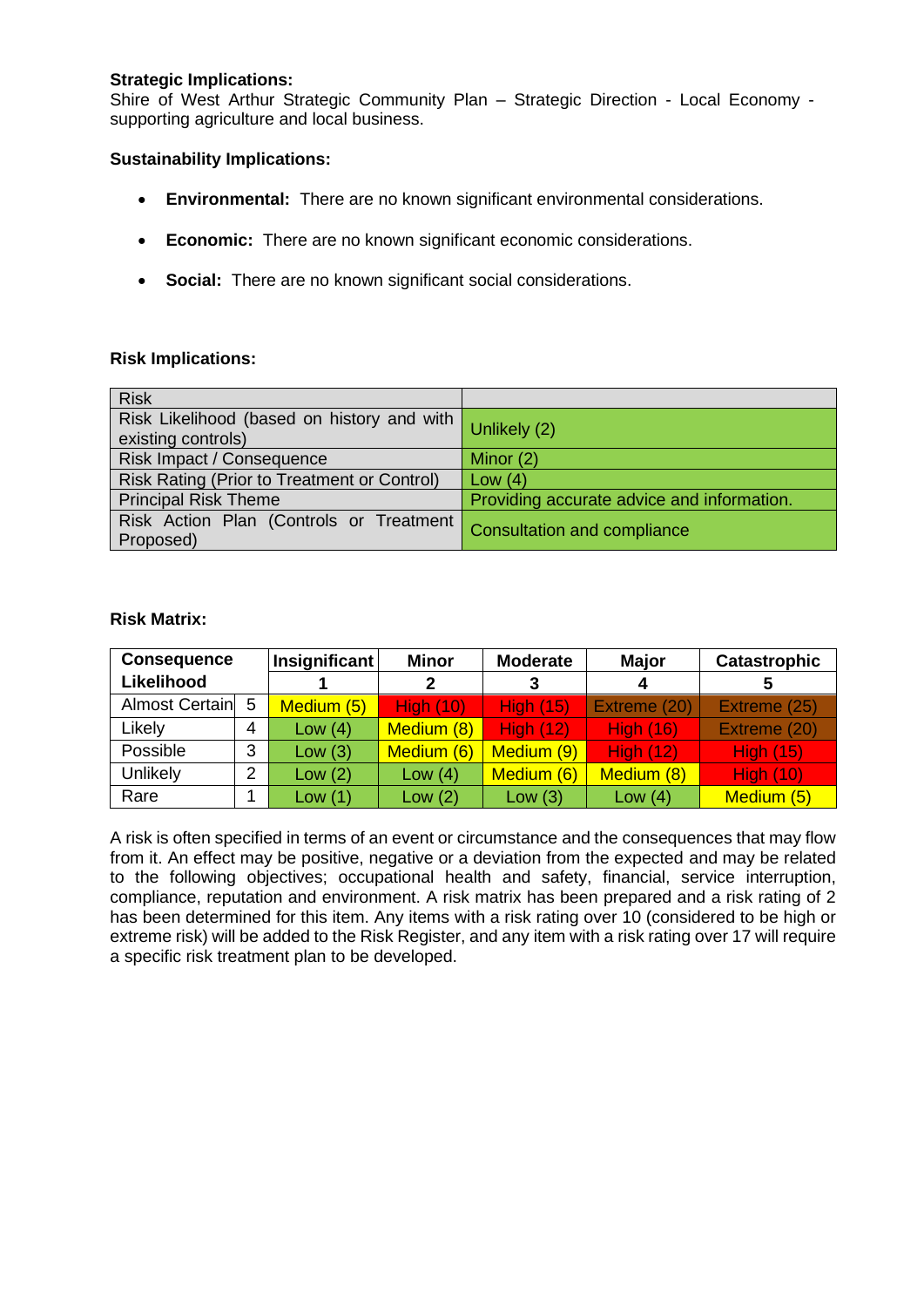Simple Majority

# **Officer Recommendation:**

Council advise the Western Australian Planning Commission that:

- 1 It has no objection to the proposed subdivision of Lot 1 (#188) D83364 Cordering Road South (Ref No 161813) on the basis that:
	- The proposed lot size is consistent with the prevailing lot size in the area; and
	- There a suitable location for a future dwelling on land which is not designated as being bushfire prone.
- 2 The property has two existing cross overs to Cordering Road South and the subdivision would require a third cross over. As the frontage of the proposed lot contains remnant vegetation, the creation of an additional cross over is not supported. To address this the subdivision boundary should be realigned to include the existing access; or a carriageway easement be provided over this with a restrictive covenant applied to prevent further direct access to Cordering Road South.

•

Moved: Seconded: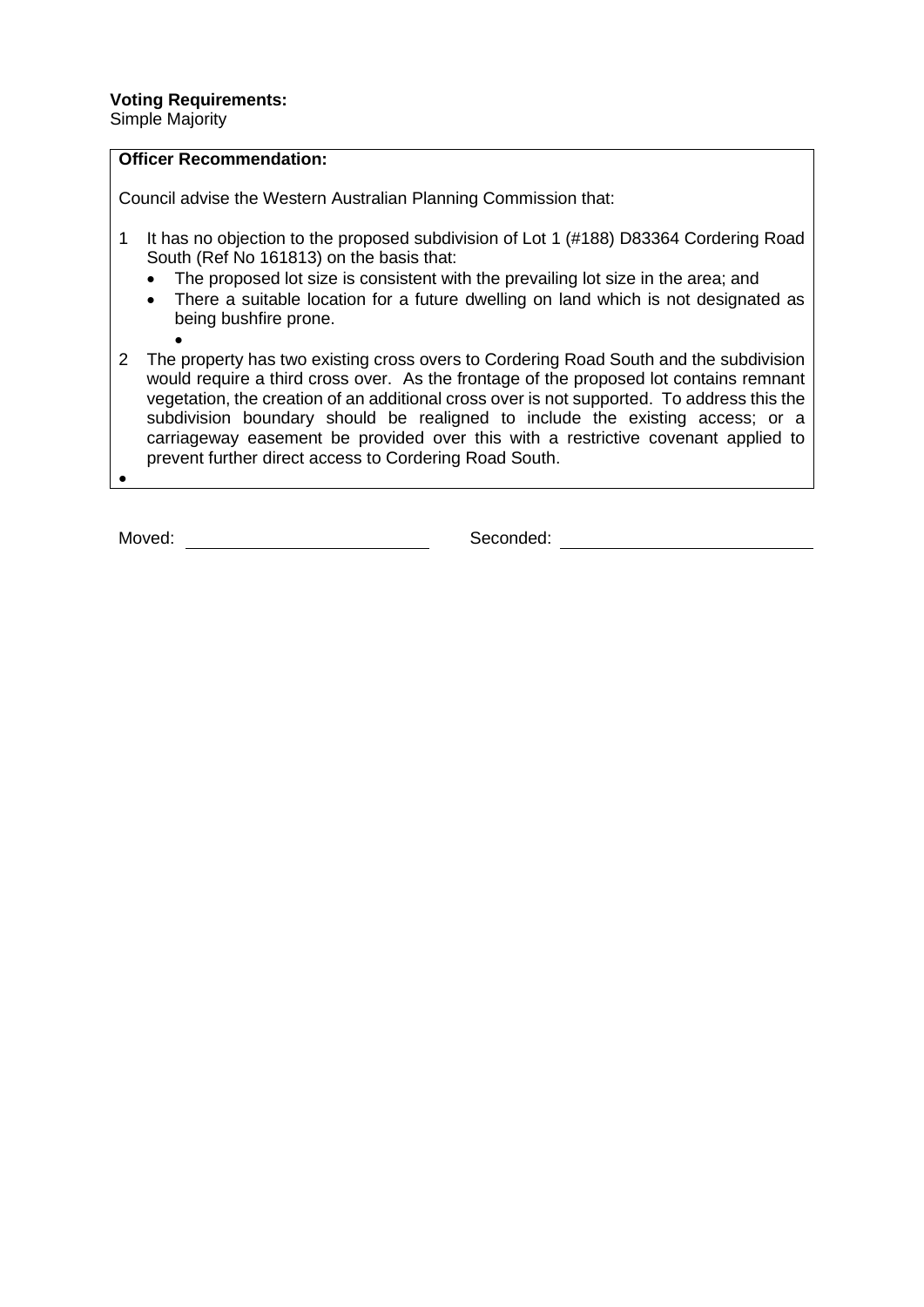# Attachment 1 - Site Plan

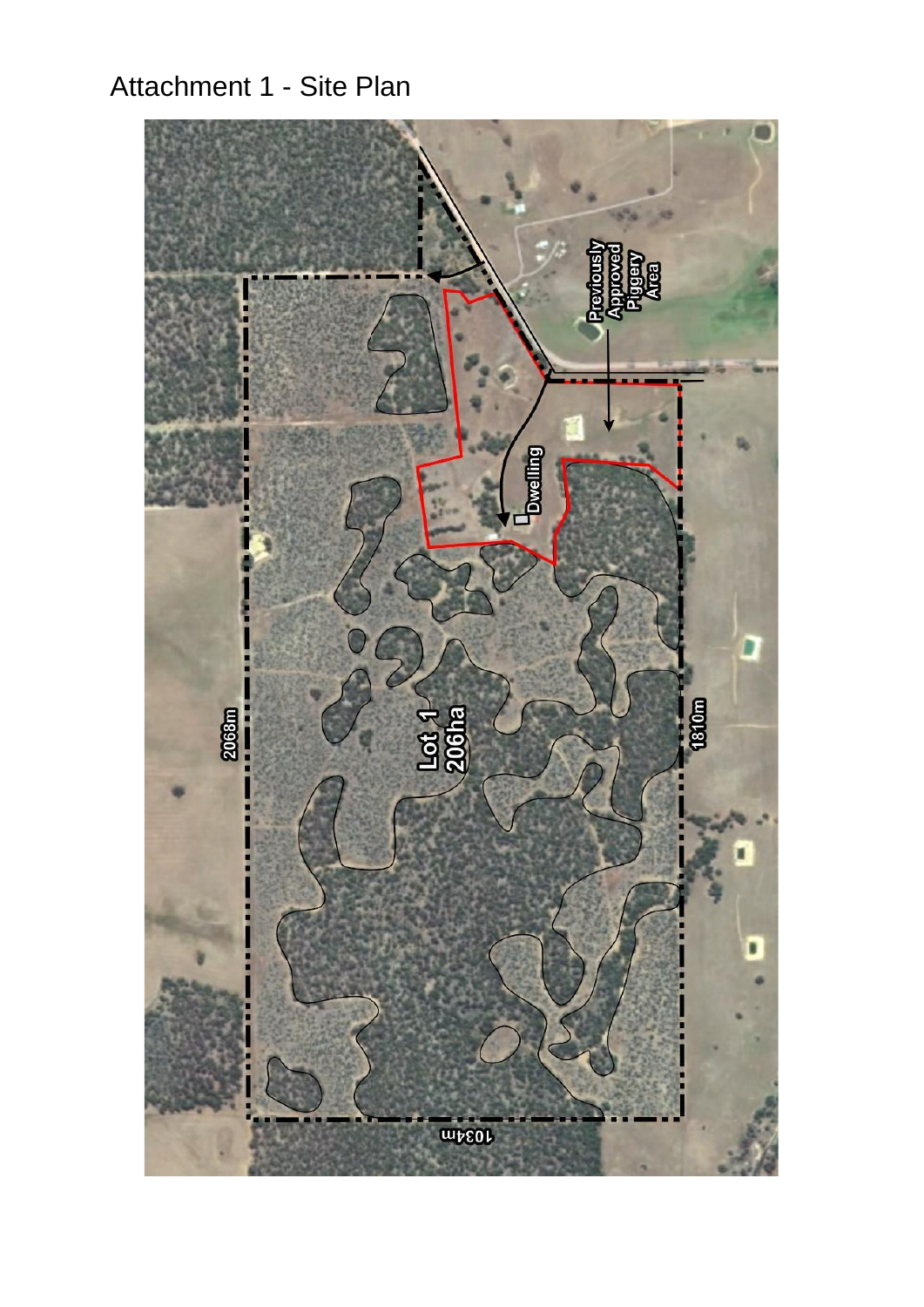# Attachment 2 - Subdivision Plan